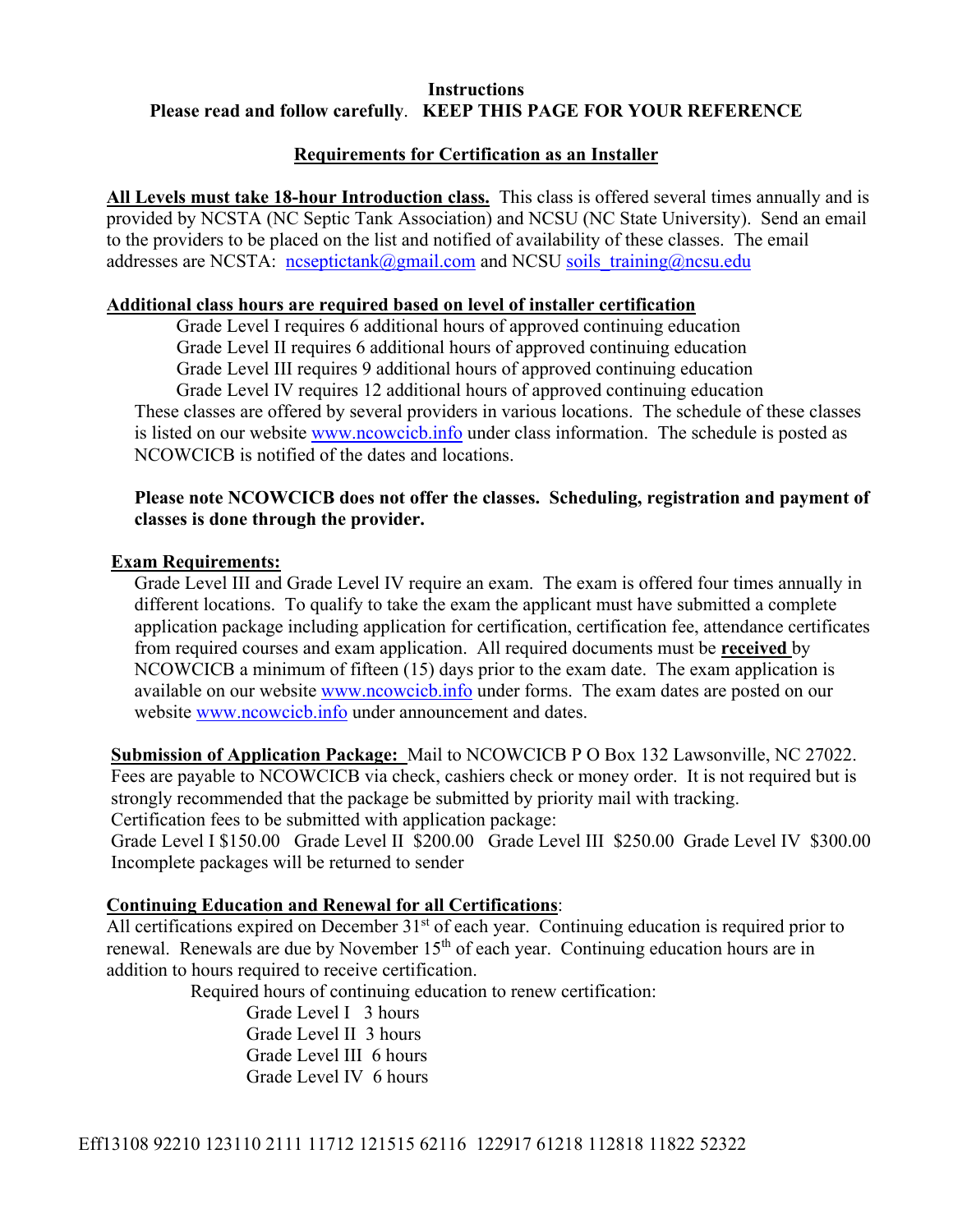# **Requirements for Certification as an Inspector**

**All Inspector Applicant must complete the Inspector Class**. This class is offered several times annually and is provided by NCSTA (NC Septic Tank Association) and NCSU (NC State University). Send an email to the providers to be placed on the list and notified of availability of these classes. The email addresses are NCSTA: ncseptictank@gmail.com and NCSU soils training@ncsu.edu

## **Please note NCOWCICB does not offer the classes. Scheduling, registration and payment of classes is done through the provider.**

## **Exam Requirements:**

Inspector applicants are required to take the Inspector exam. The exam is offered four times annually in different locations. To qualify to take the exam the applicant must have submitted a complete application package including application for certification, certification fee, attendance certificate from required course and exam application. All required documents must be **received**  by NCOWCICB a minimum of fifteen (15) days prior to the exam date. The exam application is available on our website www.ncowcicb.info under forms. The exam dates are posted on our website www.ncowcicb.info under announcement and dates.

**Submission of Application Package:** Mail to NCOWCICB P O Box 132 Lawsonville, NC 27022. Fees are payable to NCOWCICB via check, cashiers check or money order. It is not required but is strongly recommended that the package be submitted by priority mail with tracking. Certification fee to be submitted with application package: Inspector \$200.00 Incomplete packages will be returned to sender

## **Continuing Education and Renewal for all Certifications**:

All certifications expired on December 31<sup>st</sup> of each year. Continuing education is required prior to renewal. Renewals are due by November  $15<sup>th</sup>$  of each year. Continuing education hours are in addition to hours required to receive certification.

> Required hours of continuing education to renew certification: Inspector 6 hours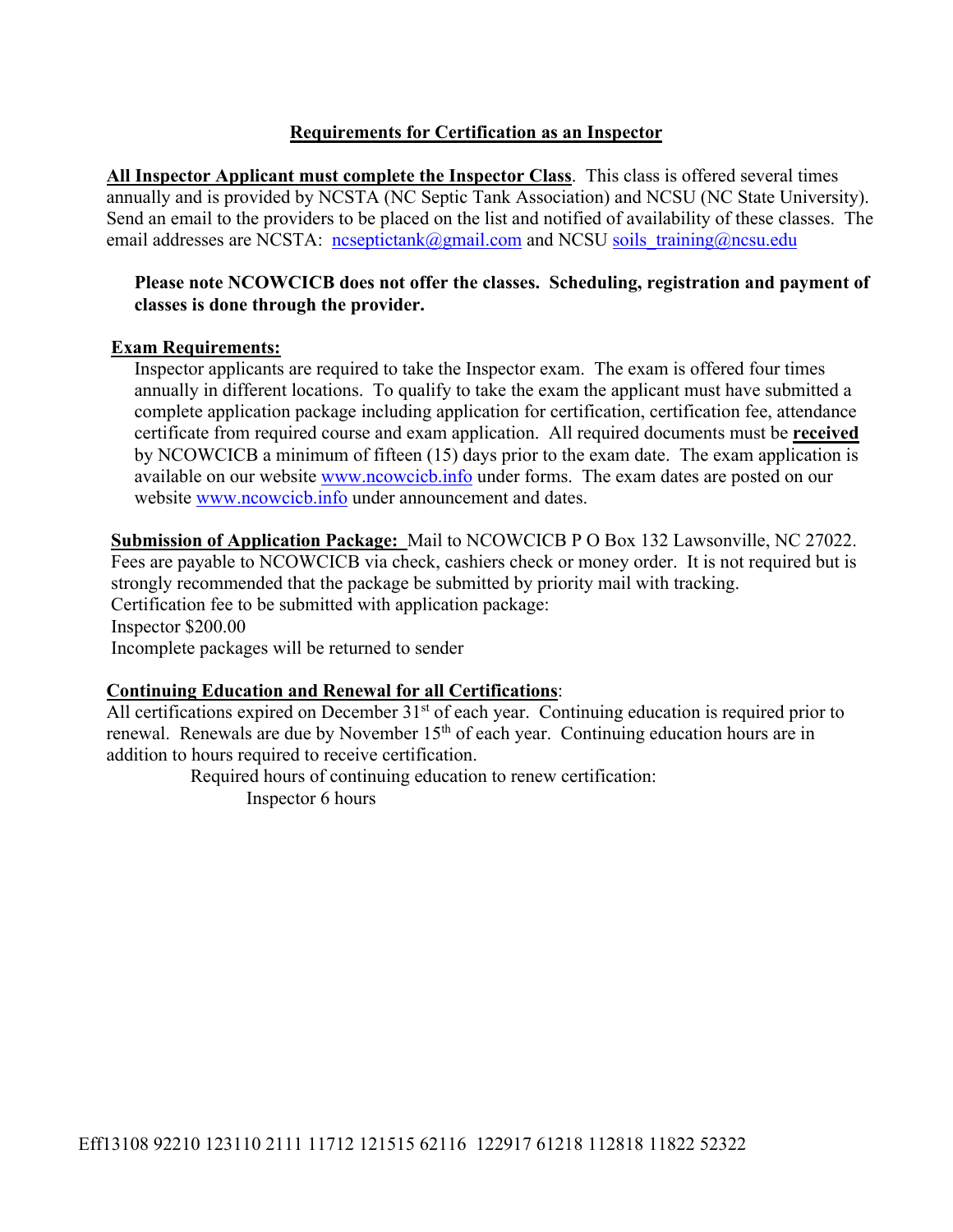## **NORTH CAROLINA ONSITE WASTEWATER CONTRACTORS & INSPECTORS CERTIFICATION BOARD**

# **APPLICATION FOR CERTIFICATION**

**INSTRUCTIONS FOR COMPLETING APPLICATION: PLEASE PRINT CLEARLY AND COMPLETE ALL BLANKS IF ANY BLANKS DO NOT APPLY INSERT N/A IN THE BLANK. THE NORTH CAROLINA ONSITE WASTEWATER CONTRACTORS AND INSPECTORS CERTIFICATION BOARD RESERVES THE RIGHT TO REJECT ANY APPLICATION THAT IS INCOMPLETE. SEND THE COMPLETED APPLICATION WITH THE APPLICABLE FEE (BY CHECK OR MONEY ORDER) MADE OUT TO: NCOWCICB P O BOX 132 LAWSONVILLE, NC 27022** 

**The "Certification" will apply to all persons who wish to become certified as an On-Site Wastewater System Installer or as an On-Site Wastewater System Inspector as defined by Chapter 90A Article 5 of the General Statutes of North Carolina. By definition: "Contractor" means a person who constructs, installs, or repairs, or offers to construct, install, or repair an on-site wastewater system in the State, "Person" means all persons, including individuals, firms, partnerships, associations, public or private institutions, municipalities, or political subdivisions, governmental agencies, or public or private corporations organized and existing under the laws of this State or any other state or country, "Inspector" means a person who conducts an inspection in accordance with rules adopted by the Board. "Inspection" means an examination of an on-site wastewater system permitted under the provisions of Article 11 o Chapter 130A of the General Statutes, when requested by a lending institution, realtor, prospective homebuyer, or other impacted party as a condition of sale, refinancing, or transfer of title, which examination shall meet the minimum requirements established by the Board.** 

| HOME MAILING ADDRESS STREET, P.O. BOX, OR RURAL ROUTE  |                                                                                                             |
|--------------------------------------------------------|-------------------------------------------------------------------------------------------------------------|
|                                                        |                                                                                                             |
| $\overline{\text{STATE}}$ $\overline{\text{ZIP CODE}}$ |                                                                                                             |
|                                                        | HOME TELEPHONE $\sqrt{$ CELL # $\sqrt{}$                                                                    |
|                                                        |                                                                                                             |
|                                                        | COMPANY NAME (will appear on certification card)<br><u>COMPANY NAME</u> (will appear on certification card) |
|                                                        | COMPANY ADDRESS STREET ADDRESS CITY TIPCODE                                                                 |
|                                                        |                                                                                                             |
|                                                        |                                                                                                             |
|                                                        | COMPANY TELEPHONE $\sqrt{2}$ COMPANY FAX $\sqrt{2}$                                                         |
|                                                        |                                                                                                             |
|                                                        |                                                                                                             |

Eff13108 92210 123110 2111 11712 121515 62116 122917 61218 112818 11822 52322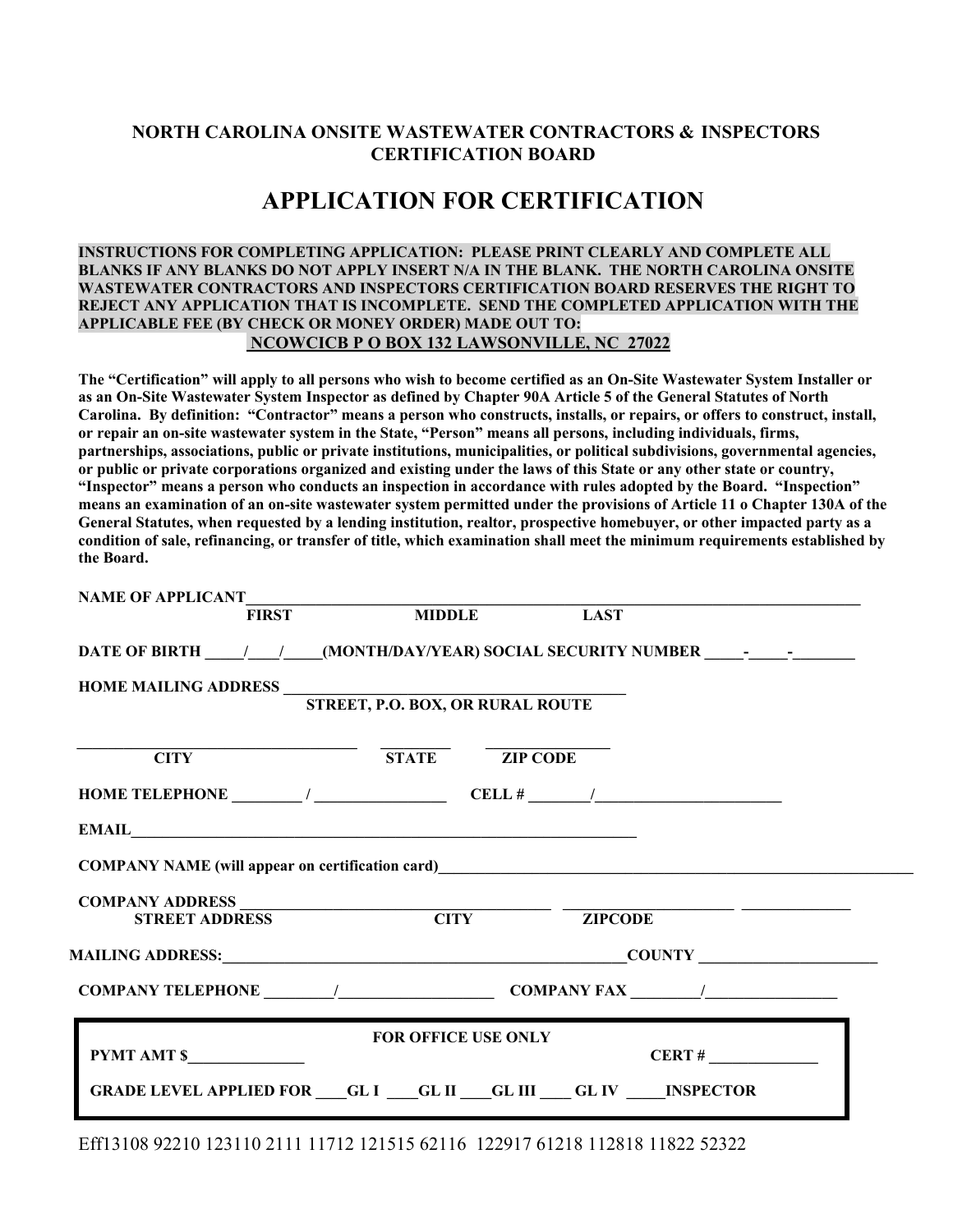#### **PLEASE CHECK APPROPRIATE BLANK (S)**

#### **I AM MAKING APPLICATION FOR CERTIFICATION AS AN ON-SITE WASTEWATER SYSTEM INSTALLER IN THE FOLLOWING GRADE LEVEL:**

**GRADE LEVEL I GRADE LEVEL II GRADE LEVEL III GRADE LEVEL IV I AM MAKING APPLICATION FOR CERTIFICATION AS AN ON-SITE WASTEWATER SYSTEM INSPECTOR** 

## **GRADE LEVEL DESCRIPTIONS**

| Grade I Single Septic tank, Conventional (Gravel) Gravity System |                                                                                                                                                                                                                                                                                               |  |  |  |
|------------------------------------------------------------------|-----------------------------------------------------------------------------------------------------------------------------------------------------------------------------------------------------------------------------------------------------------------------------------------------|--|--|--|
| Grade II                                                         | Grade I plus:<br>Multiple tanks, Grease traps, Single Pump or Single Siphon, Fill Systems, Sand Lined<br>Trench, and any approved gravity or single pump dispersal system not specified in<br>Grade Level III or Grade Level IV                                                               |  |  |  |
| Grade III                                                        | Grades II plus:<br>Dual Pumps or Dual Siphons, Systems of greater than 1500 gpd to less than 3000 gpd,<br>Low Pressure Dispersal, Flow Equalization, and any system requiring ground water<br>lowering device with a pump                                                                     |  |  |  |
| Grade IV                                                         | Grades III plus:<br>Systems equal to or greater than 3000 gpd, Multiple Off-Site Systems, Industrial<br>Process Wastewater, Residential Wastewater Treatment Systems (RWTS), TS-I and<br>TS-II System, Drip Dispersal Systems, and Wastewater Reuse Systems or any<br>Pretreatment Component. |  |  |  |

## **APPLICABLE FEES**

## **PLEASE CHECK THE APPROPRIATE FEE:**

| Application for Grade Level I Basic Certification                                       | \$150.00 |
|-----------------------------------------------------------------------------------------|----------|
| $\Box$ Application for Grade Level II                                                   | \$200.00 |
| Application for Grade Level III                                                         | \$250.00 |
| Application for Grade Level IV                                                          | \$300.00 |
| Application for On-Site Wastewater System Inspector                                     | \$200.00 |
| NOTE: Application for Installer and Inspector the fee is sum of two fees added together |          |

Total Fee Amount Due and Enclosed \$

#### **NOTE: ALL FEES ARE NON-REFUNDABLE**

#### **INITIAL CERTIFICATION REQUIREMENTS**

The Applicant shall:

- (1) Be at least 18 years of age.
- (2) Submit a properly completed Application
- (3) Show completion of introductory class of on-site wastewater program approved by the Board.
- (4) Complete required initial education hours for Grade Level
- (5) Pays the applicable fee for Certification Application.
- (6) Satisfactorily complete a written or oral examination approved by the Board for Grades III, IV, and/ or Inspector. For this test, the applicant's knowledge shall be examined in the following areas:

Eff13108 92210 123110 2111 11712 121515 62116 122917 61218 112818 11822 52322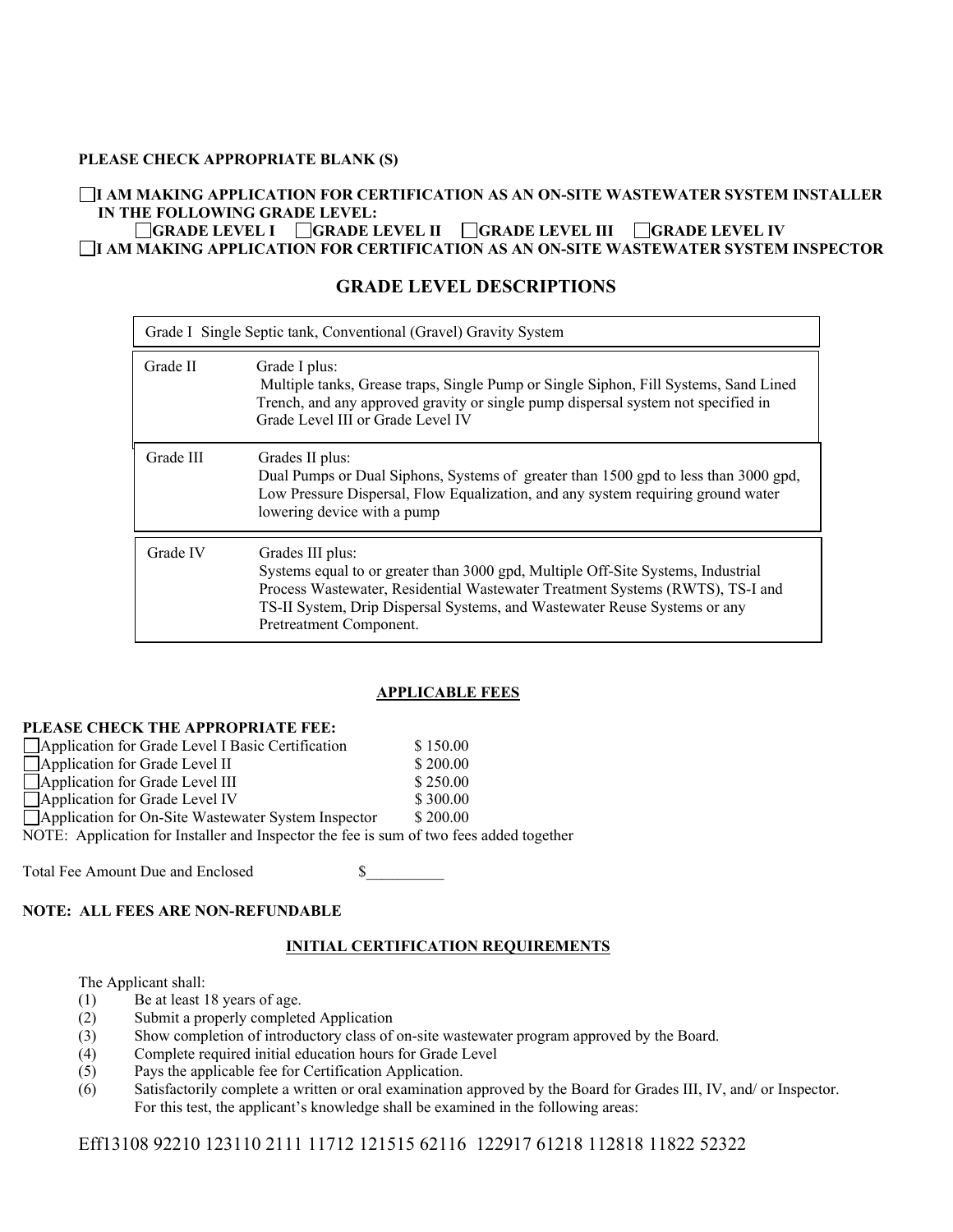- (a) Principles of environmental health associated with on-site wastewater systems.
- (b) Principles of construction and safety.
- (c) Technical and practical knowledge of on-site wastewater systems typical of the grade level desired.
- 
- (d) Laws and Rules related to On-Site Wastewater Systems.<br>
(8) Submit certificates for all proprietary systems held by applicant.

## **EDUCATION REQUIREMENTS**

The Applicant shall submit necessary Certificates to the Board of the required education as follows:

 Certificate of 18 hour approved Introductory Course for Grade Level I, II, III, IV Certificate of 12 hour approved Inspector Class for Inspector Certification

**In additon** to Introductory Course the Applicant shall submit Certificates to the Board of the required intial education as shown below:

| (1) | Grade I (Basic):                               | Certificates of 6 hours of approved continuing education courses  |
|-----|------------------------------------------------|-------------------------------------------------------------------|
| (2) | Grade $II$ :                                   | Certificates of 6 hours of approved continuing education courses  |
| (3) | Grade III:                                     | Certificates of 9 hours of approved continuing education courses  |
| (1) | $C_{\text{max}}$ $\lambda$ $\Lambda$ $\Lambda$ | Contificates of 12 hours of engagered continuing advertise course |

(4) Grade IV: Certificates of 12 hours of approved continuing education courses

#### **CONTINUING EDUCATION REQUIREMENTS**

All certifications expire on December 31<sup>st</sup> of each year. Renewals are due by November 15<sup>th</sup> of each year. To qualify to renew certification holder shall be required to receive the following education hours:

(1) Grade I: Certificate of 3 hours of approved courses (2) Grade II: Certificate of 3 hours of approved courses (3) Grade III: Certificate of 6 hours of approved courses (4) Grade IV: Certificate of 6 hours of approved courses (5) Inspector: Certificate of 6 hours of approved courses

#### **RENEWAL OR CERTIFICATION IMPROVEMENTS**

Applicants seeking renewal of Certificates shall submit evidence of required continuing education taken prior to renewal and Renewal Fee for applicable Grade-level fee. Renewal fees are due by November  $15<sup>th</sup>$  of each year. Certified persons seeking improvement or upgrade in Grade levels shall submit the necessary CE Certificate, submit proof of course completion for desired grade level, pass the exam for that grade level, and pay specific Grade level fee. Renewals postmarked after December 31<sup>st</sup> shall incur a late fee of \$25.00. Renewals postmarked after March 31<sup>st</sup> will not be processed and the certification holder must apply for re-certification.

#### **ISSUANCE OF CERTIFICATION CARD**

Upon submittal of complete Application, payment of applicable fees, certificate of approved education, and passing score on applicable exam the Board shall issue a Certification Card in the name of the Applicant, Company Name, Certification Number, Grade Level, and Expiration Date. The Card shall bear the Great Seal of the State of North Carolina and be signed by the Board Chair.

#### **REVOCATION OR DENIAL OF CERTIFICATION**

The Board may suspend or deny any Applicant or Certificate Holder upon findings of misconduct, violation of Laws and Rules of the State, misappropriation, or falsification of information. The Board may seek injunction to restrain any person from violating the provisions of this Article or Rules adopted by the Board.